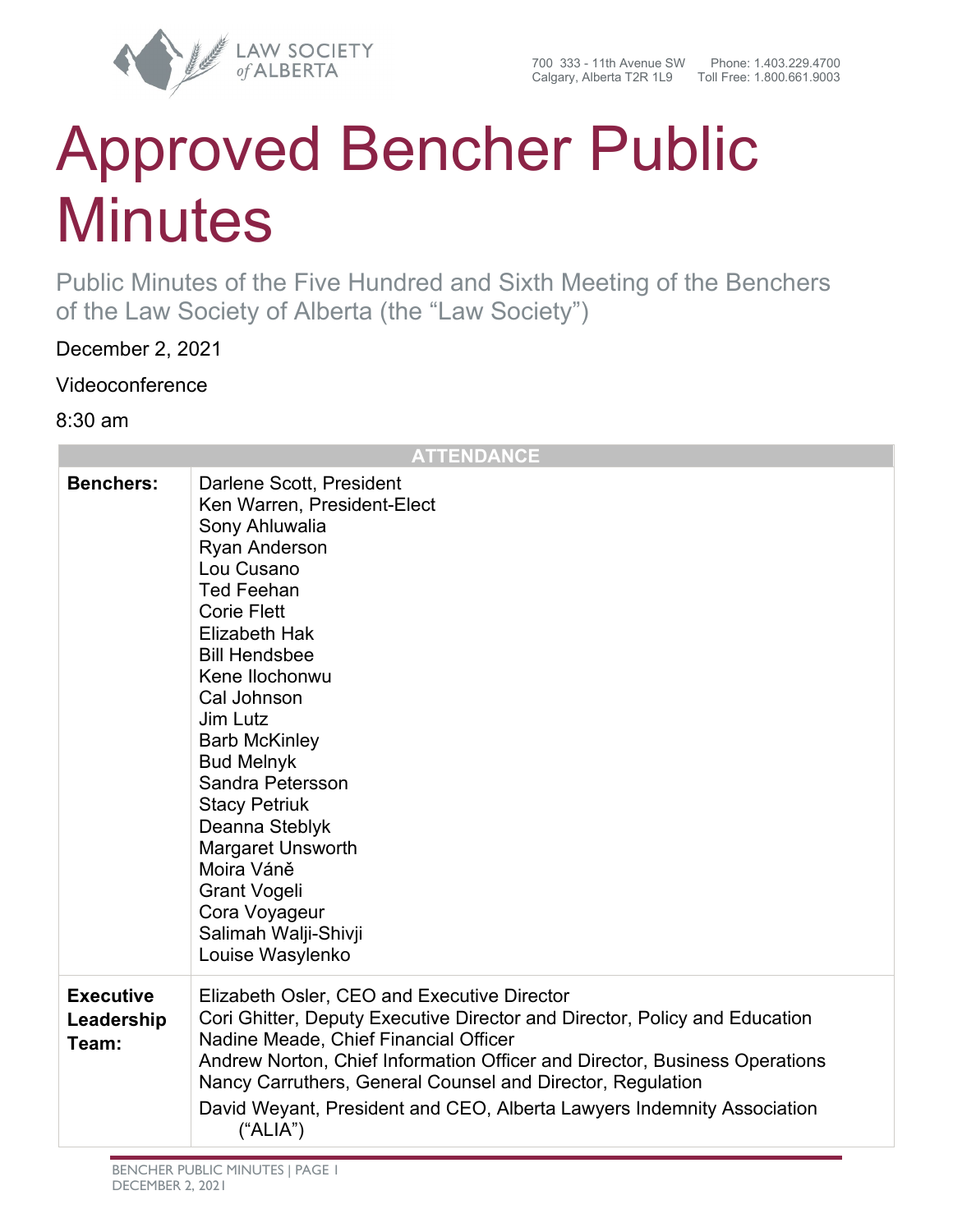

| <b>ATTENDANCE</b> |                                                                                                                                                                                                                                                                                                                                                                                                                                                                                                                                                                                                                                                                                                                                                                                                                                                                                                                                                                                                                                                  |  |
|-------------------|--------------------------------------------------------------------------------------------------------------------------------------------------------------------------------------------------------------------------------------------------------------------------------------------------------------------------------------------------------------------------------------------------------------------------------------------------------------------------------------------------------------------------------------------------------------------------------------------------------------------------------------------------------------------------------------------------------------------------------------------------------------------------------------------------------------------------------------------------------------------------------------------------------------------------------------------------------------------------------------------------------------------------------------------------|--|
| Staff:            | Sharon Allard, Executive Assistant to the Deputy Executive Director and Director,<br><b>Policy and Education</b><br>Susannah Alleyne, Equity, Diversity & Inclusion Counsel<br>Ryan Ancona, Business Technology<br>Barbra Bailey, Manager, Education<br>Nancy Bains, Tribunal Counsel and Privacy Officer<br>Denise Bjerkseth, Business Technology<br>Colleen Brown, Manager, Communications and Stakeholder Engagement<br>Ruth Corbett, Governance Administrator<br>Shabnam Datta, Manager, Policy<br>Kate Fiori, Governance Assistant<br>Jennifer Freund, Policy & Governance Counsel<br>Karen Hansen, Legal Counsel, Office of the General Counsel<br>Sharon Heine, Senior Manager, Regulation<br>Tina McKay, Senior Manager, Business Operations<br>Amanda Miller, Policy Counsel<br>Len Polsky, Manager, Legal Technology and Mentorship, Policy and Education<br>Katie Shea, Membership Counsel<br><b>Christine Schreuder, Governance Coordinator</b><br>Avery Stodalka, Senior Communications Advisor<br>Rebecca Young, Education Counsel |  |
| Guests:           | Loraine Champion, Executive Director, Alberta Lawyers' Assistance Society<br>Carsten Jensen, Law Society of Alberta representative to the Federation of Law<br>Societies of Canada<br>Amanda Lindberg, Vice-President, Canadian Bar Association Alberta<br>Nonye Opara, Executive Director, Pro Bono Law Alberta<br>Kathleen Ryan, Chair, Equity Diversity and Inclusion and Lawyer Competence<br><b>Advisory Committees</b><br>Christine Sanderman, Executive Director, Legal Education Society of Alberta                                                                                                                                                                                                                                                                                                                                                                                                                                                                                                                                      |  |

*Secretary's Note: The arrival and/or departure of participants during the meeting are recorded in the body of these minutes.*

## **Item**

## **1 Opening Remarks from the President**

Ms. Scott called the meeting to order at 8:30 am. Mr. Vogeli delivered the Indigenous land acknowledgement statement for Alberta.

# **2 Leadership Report**

Documentation for this item was circulated with the materials prior to the meeting. Ms. Osler thanked Len Polsky for the success of the Mentor Connect and Mentor Express programs that have facilitated growth and relationship building within the profession.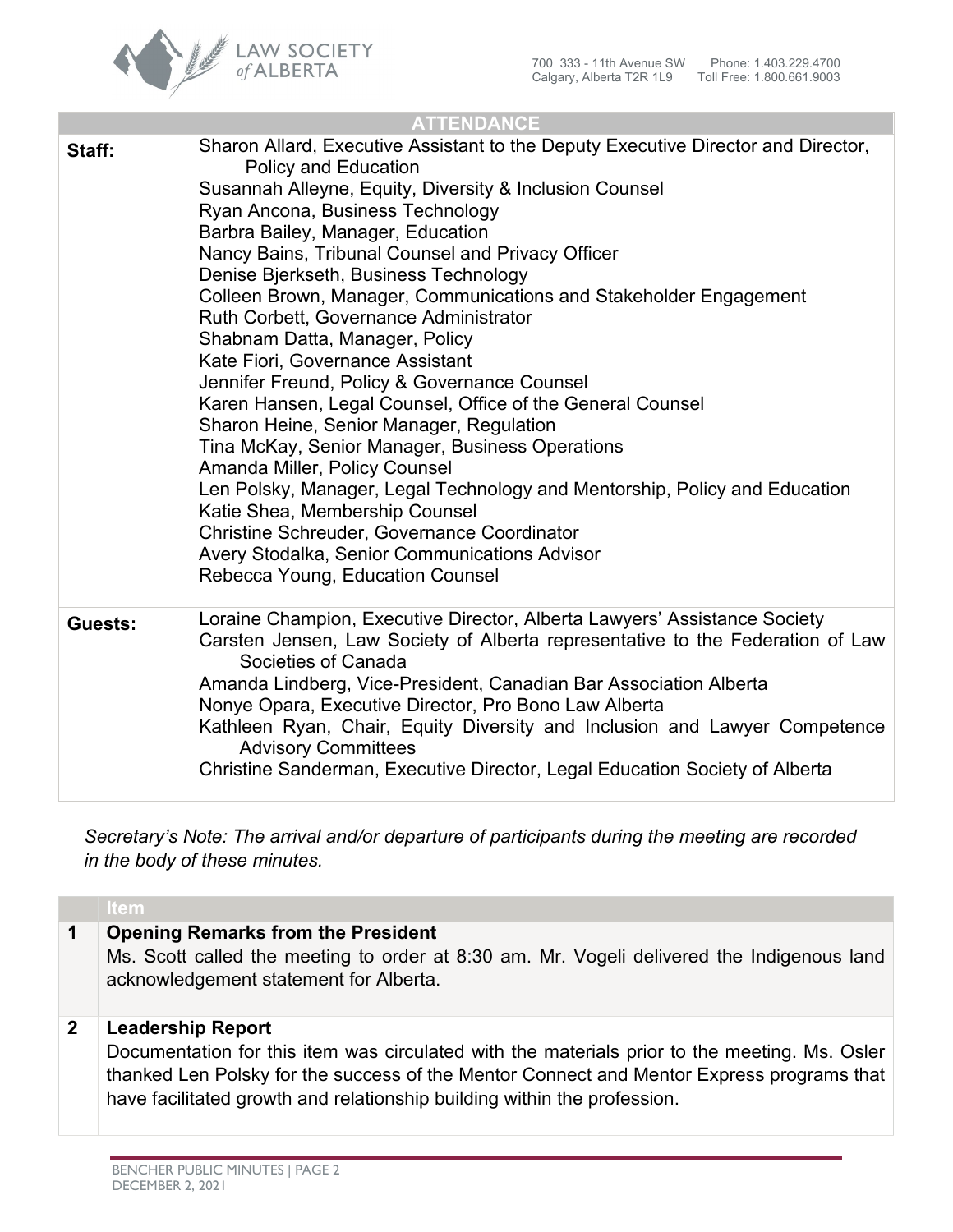

#### **Item**

## **3 Election of the President-Elect and Executive Committee**

Documentation for this item was circulated with the materials prior to the meeting. Ms. Scott advised that Ms. Petriuk and Mr. Hendsbee put their names forward for President-Elect. Ms. Scott read the election procedures and called for nominations from the floor in accordance with Rule 27(1). There were no new nominations.

# **Motion: Petersson/Warren To close the nominations for President-Elect.**

## **Carried unanimously**

Ms. Petriuk and Mr. Hendsbee provided their remarks to the Benchers. The Benchers then cast their votes through an anonymous online survey and Mr. Hendsbee was elected.

Ms. Scott read the procedures for the election of the Executive Committee, confirmed the Statements of Intention, and called for nominations from the floor. There were no new nominations.

# **Motion: Anderson/Melnyk To close the nominations for the Executive Committee.**

## **Carried unanimously**

The election for the 2022 Executive Committee proceeded and the Benchers cast their votes through an anonymous online survey. Following one round of voting the successful candidates for the four elected positions on the Executive Committee were (in alphabetical order) Bud Melnyk, Stacy Petriuk, Deanna Steblyk, and Margaret Unsworth. Ms. Scott advised that the Lay Benchers appointed Louise Wasylenko as the public representative on the 2022 Executive Committee.

# **4 Part-Time Fees Pilot Project**

Documentation for this item was circulated with the materials prior to the meeting. Ms. Ghitter provided an overview of the background, key considerations and rationale behind the proposal for a permanent part-time membership fee program. Summary of the Benchers' discussion:

- There were differing opinions about the scope of the program and proposed thresholds and demographics of the eligibility criteria, and a level of discomfort about potential unintended consequences and cost effectiveness of the program.
- There was also a sense that the program is needed, that the advantages, particularly for young, marginalized, or racialized lawyers, outweigh the disadvantages, and that the Law Society should continue as planned, providing there is continuous review and improvement.
- It was noted that part-time programs in other jurisdictions are for insurance only and it was suggested that the ALIA Board's plans to consider a risk-based program for insured lawyers are appropriate.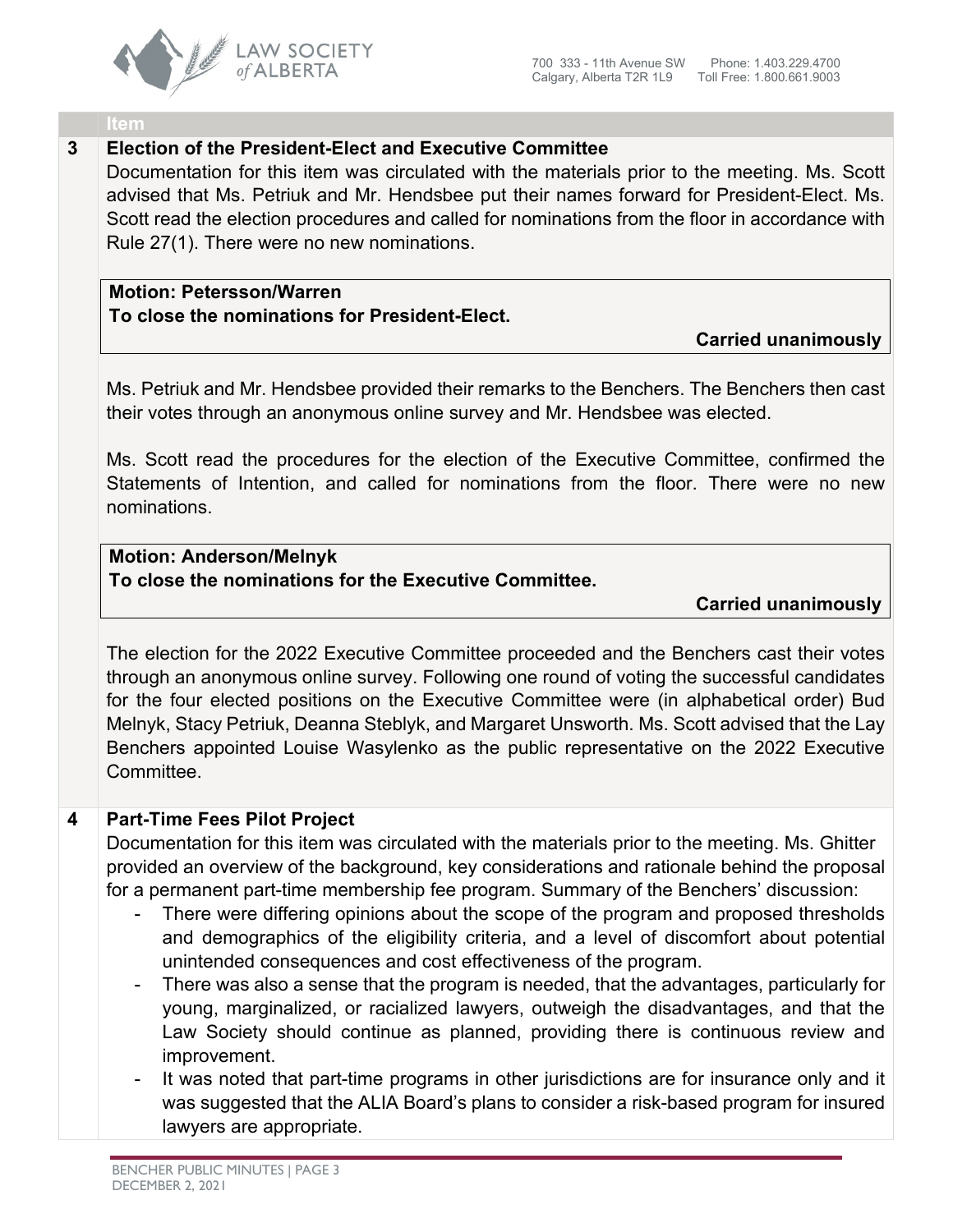

#### **Item**

Overall, there were concerns about making the program permanent. The Benchers discussed proposed amendments to the motion that would extend the pilot program and provide time for a full review of the criteria and scope, while remaining broad enough to minimize financial implications and giving the Benchers flexibility to make other decisions about the program. Ms. Ghitter confirmed that the Equity, Diversity, and Inclusion Committee (EDIC) will revisit the questions raised by the Benchers during this meeting.

The amendments to the motion are set out in italics and blacklined.

**Amended Motion: Petersson/McKinley**

**That the Benchers approve a** *2-year extension of the part-time membership fee pilot program in accordance with the current criteria, to allow time to review all the criteria and parameters of the program.* **permanent part-time membership fee program in accordance with the criteria as set out in the part-time membership fee pilot program.**

**Carried**

Three Benchers voted against the motion.

## **5 2022 Business Plan and Budget**

Documentation for this item was circulated with the materials prior to the meeting. Ms. Petriuk reported on the Audit and Finance Committee's (AFC) discussions and oversight of the 2022 budget process. Ms. Petriuk thanked the AFC, the Benchers, Ms. Meade and her team, and the Executive Leadership Team (ELT) for their work. Ms. Meade added that ELT is confident that the budget is thoughtful and sustainable while maintaining strong contingency reserves.

**Motion: Petriuk/Lutz To approve the Law Society of Alberta's 2022 Business Plan and Budget as presented and to set the 2022 annual active Practice Fee at \$2,340.**

**Carried unanimously**

Ms. Osler expressed her appreciation to the AFC, Ms. Meade, and ELT, for improving the process to ensure Benchers have a genuine understanding of the budget. Ms. Osler thanked the Benchers for their high level of engagement in the budget review.

*Secretary's note: Ms. Scott called for a recess at 10:20 am. The Law Society Annual General Meeting was held at 11:00 am. The Public Bencher meeting reconvened at 1:00 pm. Katie Shea and Ryan Ancona joined the meeting. Christine Sanderman, Len Polsky, and Sharon Allard were not present for the afternoon session.*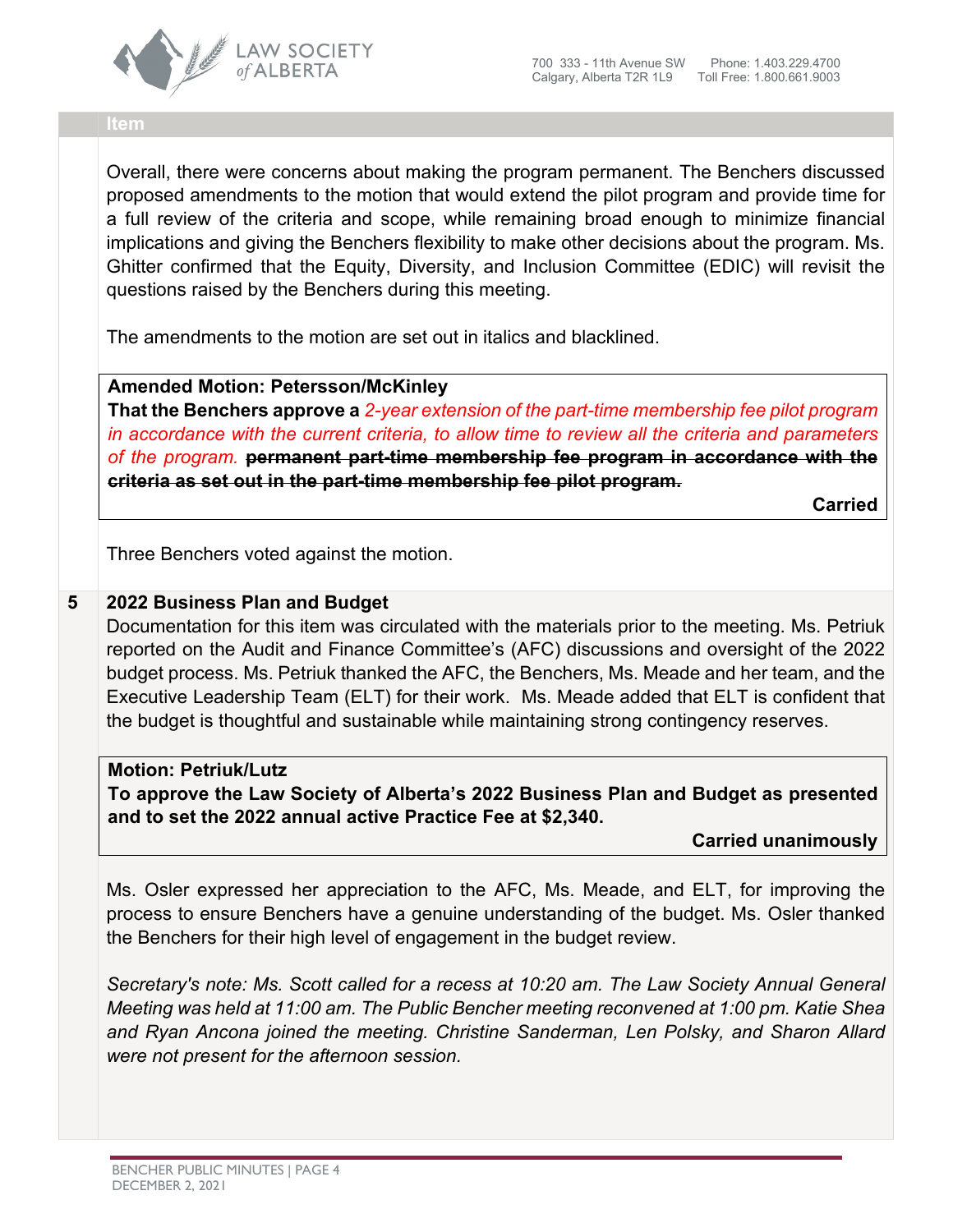

#### **Item**

# **6 Assurance Fund Claims Guideline Amendments**

Documentation for this item was circulated with the materials prior to the meeting. Ms. Freund presented the proposal for an amended Assurance Fund Claims Guideline and revised Rule 142.1(1), and responded to questions about the process for Assurance Fund decisions. The Benchers voted on the motions concurrently.

## **Steblyk/Melnyk**

### **Motion 1:**

**That the Benchers adopt the amended Assurance Fund Guideline, as proposed. Motion 2:** 

**That subrule 142.1(1) be amended to insert "of the claimant and member concerned" following "notice of the right" and before "to request an oral hearing".**

**Carried unanimously**

## **7 Appeal from Complaint Dismissal Guideline (the "Guideline") Amendments**

Documentation for this item was circulated with the materials prior to the meeting. Ms. Miller presented the proposal for an updated and renamed Guideline, noting that the main purpose of the proposed amendments is to ensure current practice is clearly reflected.

During their discussion, the Benchers grappled with some of the same issues that the Policy and Regulatory Reform Committee (PRRC) also discussed, particularly questions around the Submissions and Evidence section of the Guideline; the process for determining the relevant information for the Appeal Committee Panel; and the process for rebuttals. Although the intention of the proposed amendments was to reflect current practice, given the fundamental divergence of views at the table the Benchers directed the PRRC to do more work on the Guideline and bring it back to a future meeting.

## **8 Rule Amendments to Implement Mandatory Principal Training**

Documentation for this item was circulated with the materials prior to the meeting. Ms. Bailey presented the proposal. The Rule amendments establish the requirement that had been approved by the Benchers in June 2021. The Benchers' discussion focused on the proposed amendments to Rule 55 which sets out the qualification requirements. The Benchers voted on the motions concurrently.

## **Steblyk/Vane**

**Motion 1:**

**That the Benchers amend Rules 55 and 57 to require mandatory principal training, as proposed.** 

**Motion 2:**

**That the Benchers amend Rules 48.4 and 57.3, as a consequence of the amendments to Rules 55 and 57.**

**Carried unanimously**